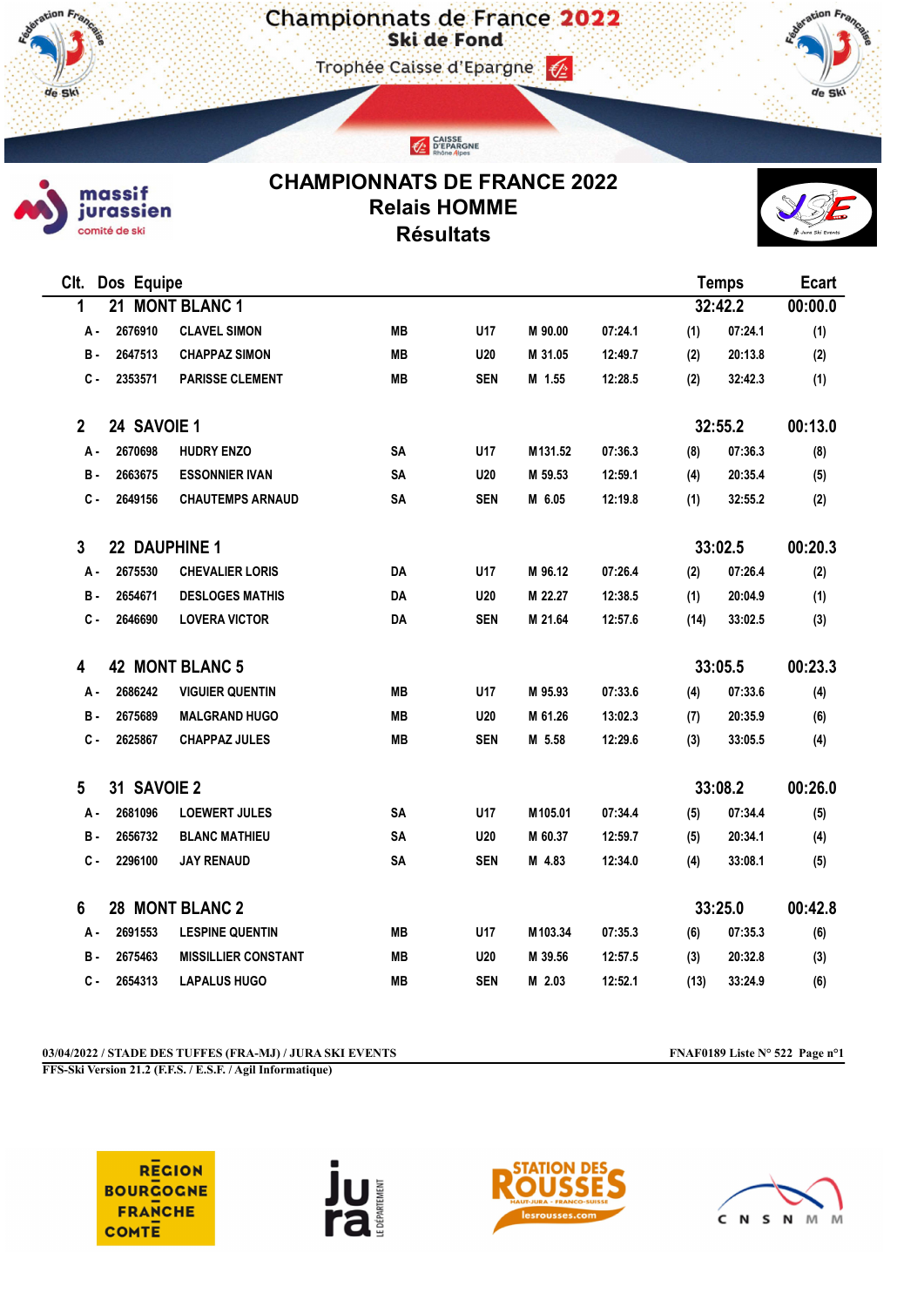| CIt.                     | Dos Equipe          |                            |           |            |                     |         | <b>Temps</b> |         | <b>Ecart</b> |
|--------------------------|---------------------|----------------------------|-----------|------------|---------------------|---------|--------------|---------|--------------|
| 7                        | 43 MONT BLANC 6     |                            |           |            |                     |         |              | 33:31.5 | 00:49.3      |
| А.                       | 2667744             | <b>BIZZOCCHI ESTEBAN</b>   | <b>MB</b> | U17        | M <sub>100.05</sub> | 07:37.6 | (10)         | 07:37.6 | (10)         |
| в.                       | 2681664             | PERROUD DORIAN             | MВ        | <b>U20</b> | M 66.57             | 13:10.9 | (11)         | 20:48.5 | (10)         |
| с.                       | 2644068             | <b>COLLET MARTIN</b>       | MB        | <b>SEN</b> | M 6.25              | 12:43.0 | (6)          | 33:31.5 | (7)          |
| 8                        |                     | 30 Massif JURA 2           |           |            |                     |         |              | 33:32.0 | 00:49.8      |
| А -                      | 2687340             | <b>MAUGAIN TIMOTHE</b>     | ΜJ        | U17        | M120.47             | 07:44.5 | (15)         | 07:44.5 | (15)         |
| в.                       | 2653739             | <b>GALLOIS ROMAN</b>       | ΜJ        | <b>U20</b> | M 50.72             | 13:02.2 | (6)          | 20:46.7 | (8)          |
| $c -$                    | 2667207             | <b>VUILLET SIMON</b>       | MJ        | <b>SEN</b> | M 21.46             | 12:45.3 | (8)          | 33:32.0 | (8)          |
| 9                        | 25 ALPES PROVENCE 1 |                            |           |            |                     |         |              | 33:36.2 | 00:54.0      |
| А.                       | 2665736             | <b>SANSONNE NINO</b>       | AP        | U17        | M137.19             | 07:42.4 | (14)         | 07:42.4 | (14)         |
| в.                       | 2658773             | <b>MARSEILLE NATHAN</b>    | <b>AP</b> | <b>U20</b> | M 44.47             | 13:07.3 | (8)          | 20:49.7 | (11)         |
| $c -$                    | 2661537             | <b>ARNAUD JULIEN</b>       | AP        | <b>SEN</b> | M 10.67             | 12:46.6 | (10)         | 33:36.3 | (9)          |
| 10                       |                     | 23 Massif JURA 1           |           |            |                     |         |              | 33:48.1 | 01:05.9      |
| А -                      | 2691731             | <b>MONNIER CLEMENT</b>     | ΜJ        | U17        | M <sub>121.46</sub> | 07:38.7 | (12)         | 07:38.7 | (12)         |
| в.                       | 2670205             | <b>PRIMET LUC</b>          | ΜJ        | <b>U20</b> | M 26.11             | 13:18.9 | (15)         | 20:57.6 | (13)         |
| с.                       | 2666589             | <b>BOURDIN REMI</b>        | <b>MJ</b> | <b>SEN</b> | M 13.10             | 12:50.5 | (12)         | 33:48.1 | (10)         |
| 11<br>26 Massif VOSGES 1 |                     |                            |           |            |                     |         |              | 33:57.3 | 01:15.1      |
| А.                       | 2676209             | <b>VAXELAIRE ROMAIN</b>    | ΜV        | U17        | M104.81             | 07:38.2 | (11)         | 07:38.2 | (11)         |
| в.                       | 2660656             | <b>CORREIA MATTEO</b>      | ΜV        | <b>U20</b> | M 26.99             | 13:07.9 | (9)          | 20:46.1 | (7)          |
| С.                       | 2624437             | <b>BACKSCHEIDER ADRIEN</b> | ΜV        | <b>SEN</b> | M 3.42              | 13:11.2 | (15)         | 33:57.3 | (11)         |
| 12                       |                     | 34 MONT BLANC 3<br>34:04.0 |           |            |                     |         | 01:21.8      |         |              |
| А.                       | 2691996             | <b>CALANDRY JOHAN</b>      | MВ        | U17        | M108.18             | 07:39.5 | (13)         | 07:39.5 | (13)         |
| в.                       | 2670904             | PERRILLAT BOITEUX TANGUY   | <b>MB</b> | <b>U20</b> | M 40.70             | 13:08.2 | (10)         | 20:47.7 | (9)          |
| С.                       | 930561              | <b>GAILLARD JEAN MARC</b>  | MB        | <b>SEN</b> | M 2.92              | 13:16.3 | (17)         | 34:04.0 | (12)         |
| 13                       | 37 SAVOIE 3         |                            |           |            |                     |         | 34:05.7      |         | 01:23.5      |
| А -                      | 2686295             | <b>MARCHAND ADRIEN</b>     | SA        | U17        | M171.93             | 07:47.6 | (17)         | 07:47.6 | (17)         |
| в.                       | 2665847             | <b>BERJOAN ROBIN</b>       | SA        | <b>U20</b> | M 22.78             | 13:39.0 | (17)         | 21:26.6 | (17)         |
| С.                       | 2660293             | <b>ROUSSET GASPARD</b>     | SA        | <b>SEN</b> | M 5.64              | 12:39.1 | (5)          | 34:05.7 | (13)         |
| 14                       | 29 DAUPHINE 2       |                            |           |            |                     |         |              | 34:08.3 | 01:26.1      |
| А.                       | 2675709             | <b>VERGNOLLE LORIN</b>     | DA        | U17        | M104.52             | 07:35.8 | (7)          | 07:35.8 | (7)          |
| <b>B</b> -               | 2665222             | <b>DEUFFIC CHARLY</b>      | DA        | <b>U20</b> | M 52.27             | 13:14.5 | (12)         | 20:50.3 | (12)         |
| С.                       | 2637417             | <b>ROYER JEREMY</b>        | DA        | <b>SEN</b> | M 18.33             | 13:18.1 | (18)         | 34:08.4 | (14)         |

FFS-Ski Version 21.2 (F.F.S. / E.S.F. / Agil Informatique)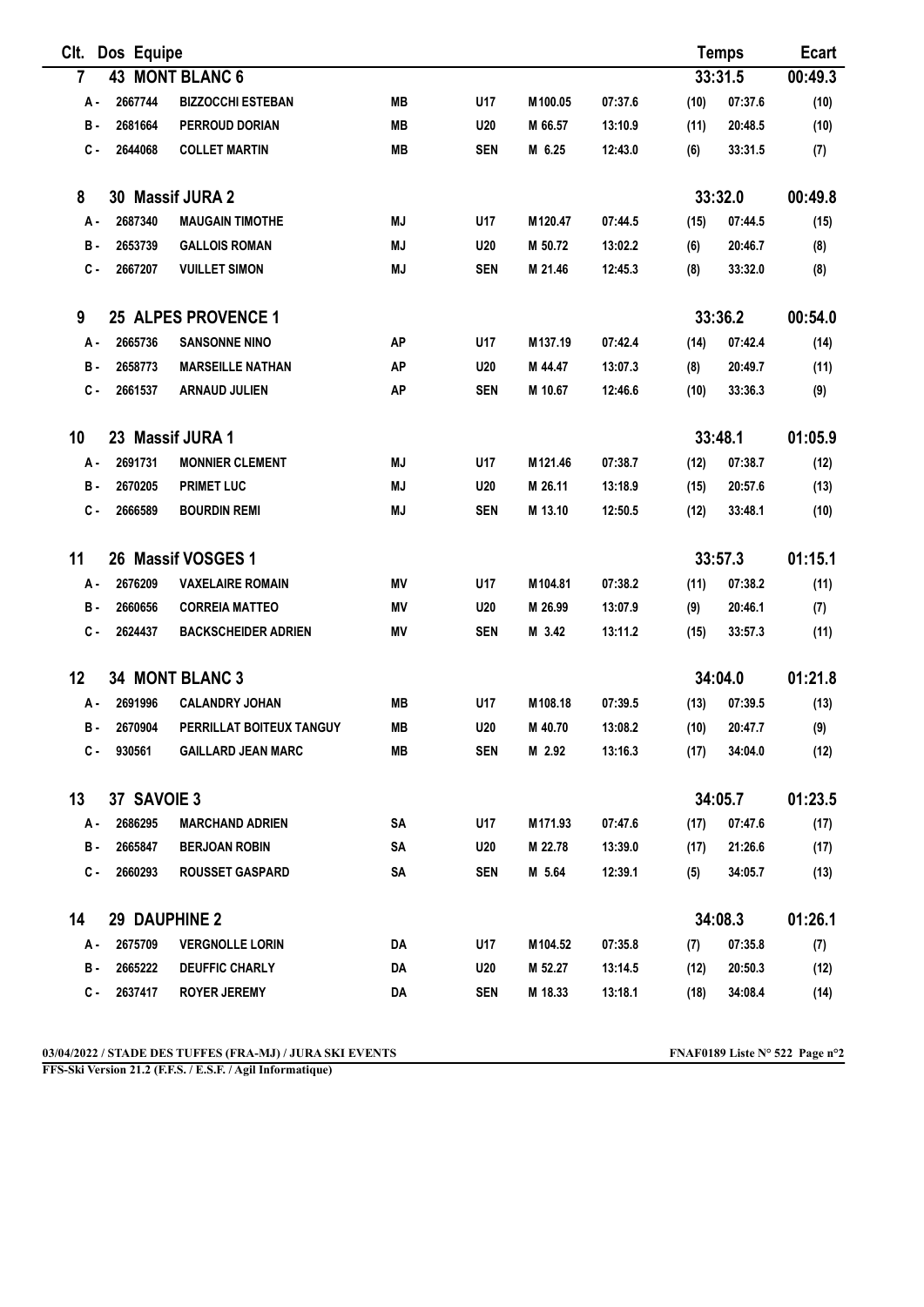| CIt.                   | Dos Equipe                 |                               |           |            |         |         | <b>Temps</b> |         | <b>Ecart</b> |
|------------------------|----------------------------|-------------------------------|-----------|------------|---------|---------|--------------|---------|--------------|
| 15                     | 44 MONT BLANC 7            |                               |           |            |         | 34:10.8 | 01:28.6      |         |              |
| А.                     | 2686938                    | <b>VALLEIX JORIS</b>          | MВ        | U17        | M 93.69 | 07:37.1 | (9)          | 07:37.1 | (9)          |
| <b>B</b> -             | 2670259                    | <b>BLANCHARD TITOUAN</b>      | <b>MB</b> | U20        | M 71.55 | 13:47.7 | (19)         | 21:24.8 | (16)         |
| c.                     | 2324530                    | <b>AGNELLET GERARD</b>        | <b>MB</b> | <b>SEN</b> | M 6.31  | 12:46.0 | (9)          | 34:10.8 | (15)         |
| 16                     | 41 SAVOIE 4                |                               |           |            |         |         |              | 34:40.0 | 01:57.8      |
| A -                    | 2662464                    | <b>CORBREJAUD ENZO</b>        | SΑ        | U17        | M126.01 | 07:57.3 | (18)         | 07:57.3 | (18)         |
| в.                     | 2656823                    | <b>ARBEZ MATHIEU</b>          | SΑ        | U20        | M 56.90 | 13:30.5 | (16)         | 21:27.8 | (18)         |
| $c -$                  | 2629579                    | <b>MANCINI TOM</b>            | <b>SA</b> | <b>SEN</b> | M 6.01  | 13:12.2 | (16)         | 34:40.0 | (16)         |
| 17                     | 39 MONT BLANC 4            |                               |           |            |         |         |              | 34:43.6 | 02:01.4      |
| А.                     | 2686681                    | <b>DELOCHE LINO</b>           | MВ        | U17        | M104.63 | 07:31.5 | (3)          | 07:31.5 | (3)          |
| в.                     | 2670774                    | <b>DEJOUR HUGO</b>            | <b>MB</b> | U20        | M 39.15 | 14:27.1 | (24)         | 21:58.6 | (23)         |
| $c -$                  | 2631516                    | <b>SCHELY THEO</b>            | <b>MB</b> | <b>SEN</b> | M 6.12  | 12:44.9 | (7)          | 34:43.5 | (17)         |
| 18                     |                            | <b>45 MONT BLANC 8</b>        |           |            |         | 34:44.6 | 02:02.4      |         |              |
| А.                     | 2691557                    | PERRILLAT COLLOMB MARIO       | MВ        | U17        | M126.00 | 07:59.0 | (21)         | 07:59.0 | (21)         |
| в.                     | 2681171                    | <b>LUZET HUGO</b>             | MВ        | U17        | M158.00 | 13:58.6 | (20)         | 21:57.6 | (21)         |
| с.                     | 2353842                    | <b>GROS BAPTISTE</b>          | <b>MB</b> | <b>SEN</b> | M 26.83 | 12:47.0 | (11)         | 34:44.6 | (18)         |
| 19<br>36 Massif JURA 3 |                            |                               |           |            |         |         |              | 35:14.8 | 02:32.6      |
| А.                     | 2668519                    | <b>MILLEREAU SIMON</b>        | ΜJ        | U17        | M153.19 | 08:13.4 | (24)         | 08:13.4 | (24)         |
| в.                     | 2664168                    | <b>VINCENT LENNIE</b>         | ΜJ        | <b>U20</b> | M 63.30 | 13:40.8 | (18)         | 21:54.2 | (20)         |
| С.                     | 2666793                    | <b>JOLY QUENTIN</b>           | <b>MJ</b> | <b>SEN</b> | M 16.44 | 13:20.6 | (19)         | 35:14.8 | (19)         |
| 20                     |                            | 40 Massif JURA 4              |           |            |         |         | 35:16.6      |         |              |
| А.                     | 2693386                    | <b>COURVOISIER NOE</b>        | ΜJ        | U17        | M134.63 | 07:45.5 | (16)         | 07:45.5 | (16)         |
| в.                     | 2682515                    | <b>TOURNIER GABIN</b>         | <b>MJ</b> | U20        | M 70.84 | 13:59.8 | (21)         | 21:45.3 | (19)         |
| с.                     | 2261020                    | <b>BERTHET NICOLAS</b>        | MJ        | <b>SEN</b> | M 61.33 | 13:31.3 | (21)         | 35:16.6 | (20)         |
| 21                     | <b>32 ALPES PROVENCE 2</b> |                               |           |            |         |         | 35:24.7      |         | 02:42.5      |
| А-                     | 2687881                    | <b>BOURCIER MATHIAS</b>       | AP        | U17        | M144.39 | 07:58.4 | (20)         | 07:58.4 | (20)         |
| в.                     | 2670579                    | <b>ALLEMAND NEIL</b>          | <b>AP</b> | <b>U20</b> | M 46.78 | 13:18.2 | (14)         | 21:16.6 | (14)         |
| c.                     | 2670999                    | <b>BERNAUDON MATHIS</b>       | ΑP        | U20        | M 65.43 | 14:08.1 | (22)         | 35:24.7 | (21)         |
| 22                     |                            | 38 Massif VOSGES 3<br>35:25.3 |           |            | 02:43.1 |         |              |         |              |
| А -                    | 2691472                    | <b>BERNA VALENTIN</b>         | ΜV        | U17        | M141.82 | 07:57.8 | (19)         | 07:57.8 | (19)         |
| в.                     | 2691956                    | <b>SCHLUSSEL PAUL</b>         | ΜV        | U17        | M 92.15 | 14:00.5 | (22)         | 21:58.3 | (22)         |
| С.                     | 2665580                    | <b>SCHOEFFEL ANTONIN</b>      | ΜV        | <b>SEN</b> | M 40.61 | 13:27.0 | (20)         | 35:25.3 | (22)         |

FFS-Ski Version 21.2 (F.F.S. / E.S.F. / Agil Informatique)